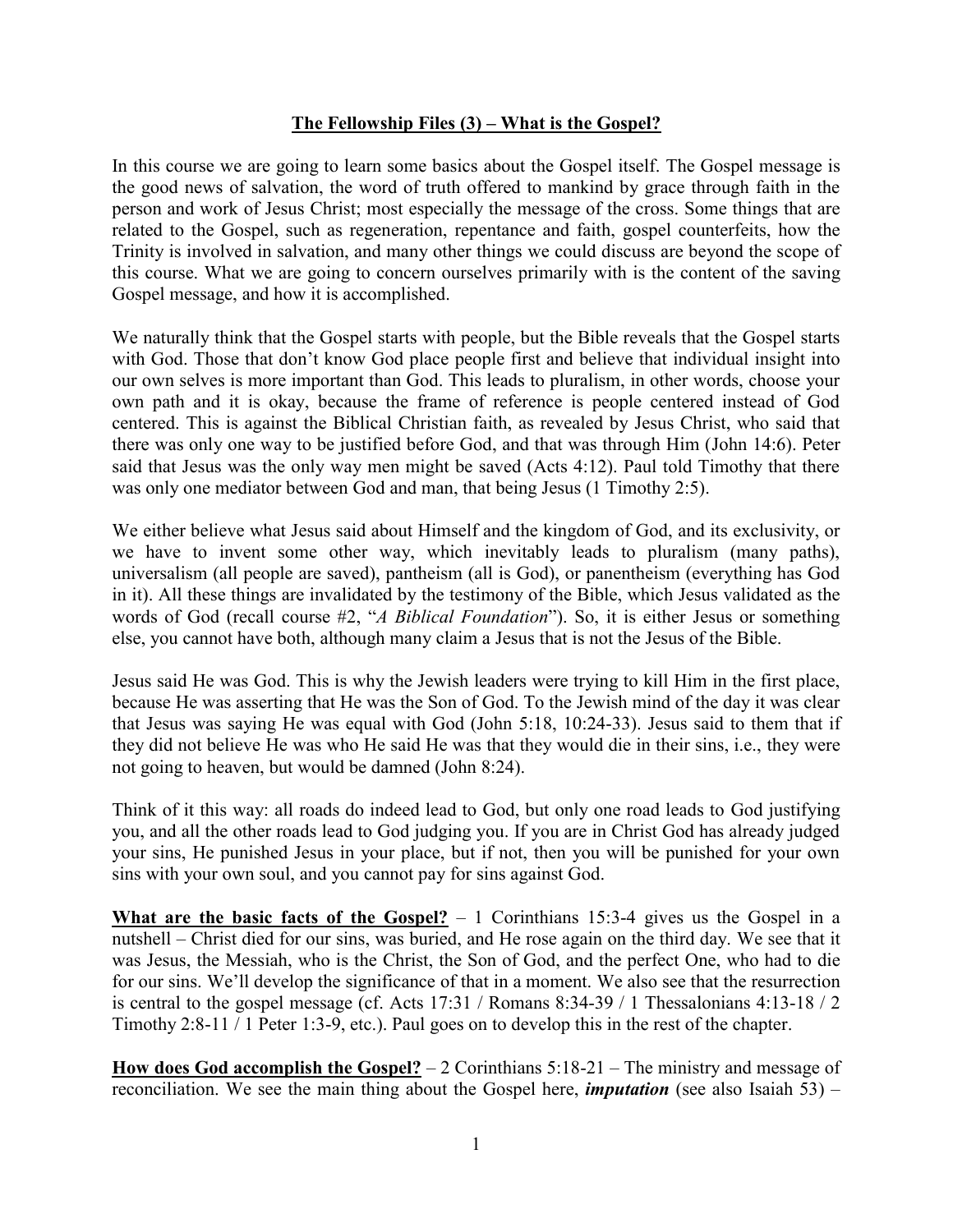both sin to Christ and righteousness to us. Everybody has a sin problem (Romans 3:23) and we're given the responsibility to proclaim the cure. That's the main reason we are left on earth after we are born again, because fellowship with God, fellowship with each other, and triumph over sin will all be complete in heaven. There is one thing we do here that we cannot do in heaven and that is the ministry of reconciliation.

*For our sake he made him to be sin who knew no sin* – this means that God the Father punished Jesus as if He were the sinner, not that He was now actually a sinner. Jesus was our substitute. We see a type of this in Leviticus 16; Jesus became the "scapegoat". The scapegoat wasn't guilty, but the priest symbolically laid all the sins of the people on the scapegoat and sent him away. Jesus was without sin, but sin was credited to His account as if He had personally committed it, and then God punished Him, though the fact is He never committed any of it. Christ was made sin in the sense that our sins were accounted to Him. God treated Him as if He was guilty but He wasn't. You were guilty, but God poured His wrath on the innocent Christ who was in our place as our substitute (Isaiah 53:10). The passage in Isaiah 53:6-7 is directly applied to Christ by Philip in Acts 8:32 (cf. John 1:29).

*So that in him we might become the righteousness of God* – this means God accredits the righteousness of Christ to our account. God rewards us as if we are the righteous, not that we are actually righteous. We see imputed righteousness also in Luke 22:37 (what was written about ME) where Jesus connects Isaiah 53 (see vs.11) with Himself (cf. Jeremiah 23:6).

**Why do both Jesus' Life and Death matter?** – Matthew 3:13-15 – in order for sinful human beings to have eternal life, the guilt and penalty of sin must be removed. Jesus does this not only by dying the death we justly deserve but by living the life we should have lived. If Jesus simply needed to impute the righteousness of God from His essence, there would have been no need for him to live for 33 years. However, in order to become a perfect high priest and lamb without blemish, Jesus not only had to die for us but He had to live for us. It is clear that the Scriptures speak of God's people not only being justified by His death (Romans 3:25, 4:25, 5:9) but also as being saved by His life or obedience (Romans 5:10, 19).

On the cross, God treated Jesus as if He lived your life so He could treat you as if you lived His life. That's the Gospel.

Hebrews 4:14-15, 5:7-10 – this does not mean that Jesus was merely sinless in His essence as the second Person in the Trinity, but that He overcame temptations as a man. He revered and obeyed God. It says He was *made* perfect. Now if only His essence were needed for our righteousness there would be no need for Jesus to be made perfect since He already was. What this is speaking of is the same thing Jesus meant when speaking to John the Baptist. He was made perfect as a man (fulfilling all righteousness) so that He could become the source of salvation. Jesus was not lacking in any godly quality, but in the full experience of having lived a perfect human life. Jesus obeyed the Father in everything without sin (John 8:29). The lifelong perfect obedience of Jesus (Hebrews 5:8, 7:26-28) provides the basis for eternal salvation (Hebrews 2:10-18, 10:14).

Matthew 5:17 – Jesus did not come to destroy the Law but to fulfill it. Jesus does for us what we cannot do for ourselves (Romans 3:20). Romans 8:3-4 – the problem is not with the Law, but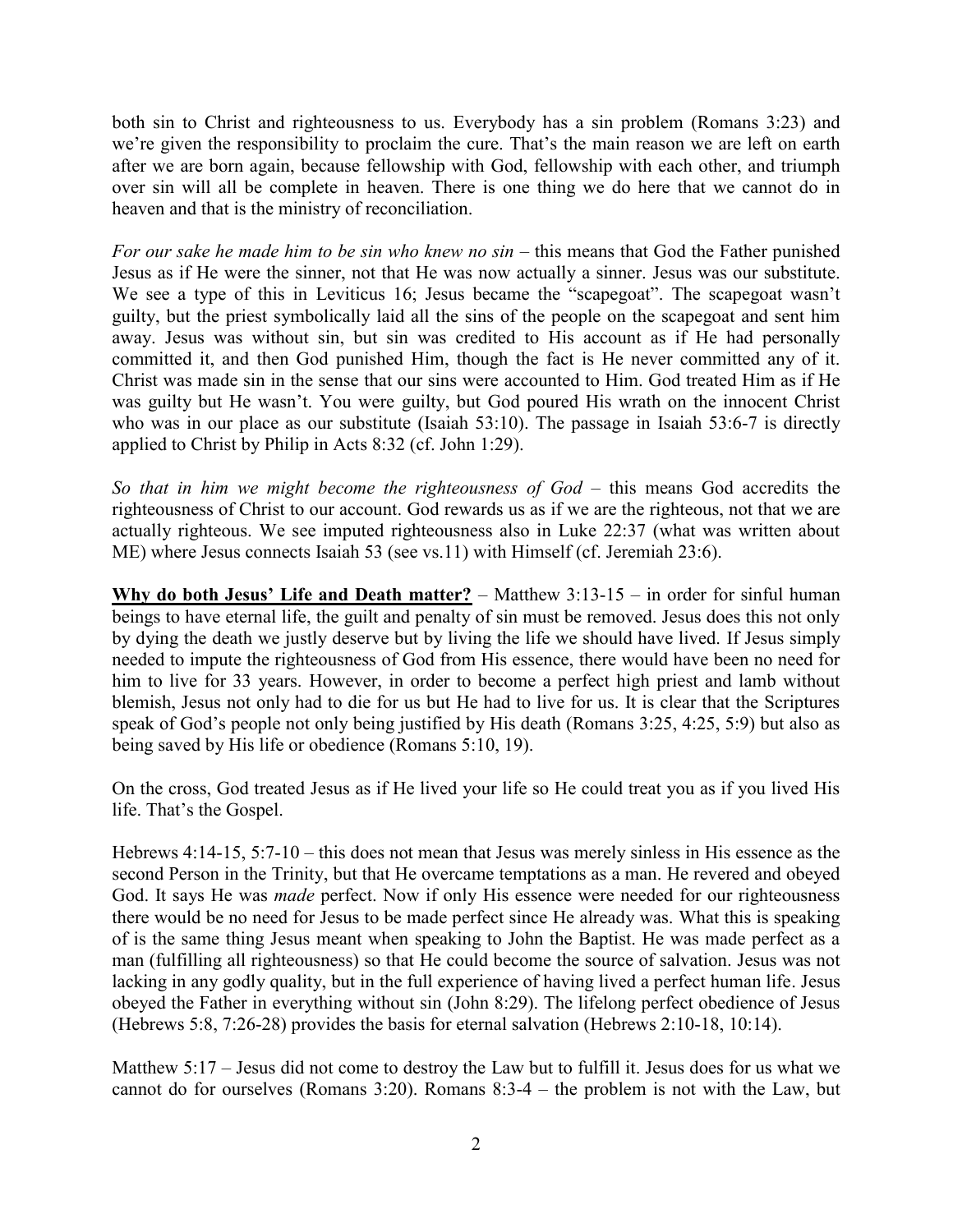that it was weakened by the flesh and therefore could not do what it intended (i.e. do this and live, Deuteronomy 8:1, etc.). Jesus came in the likeness of sinful flesh and for sin but without that weakness so that the righteous requirement of the Law might be met (fulfilled) in us.

**What is justification?** – it is being declared righteous before God based on the merits of Christ – Luke 18:9-14 – Often overlooked is the fact that when the Pharisee prayed he was thanking God. He was not saying how great he was by himself. He knew he was not able to do good works on his own, but felt that this infused righteousness he worked with justified him. God does indeed develop righteousness in everyone to whom He imputes righteousness, but we never achieve perfection in this life (Philippians 3:4-19). Works are the fruit, not the root of justification (Ephesians 2:10). This is the great danger, the teaching that the *imparted*  righteousness whereby we can indeed do good works is the grounds of our justification, instead of the *imputed* righteousness of Christ to our account.

For some to justify means to *make* righteous rather than to *declare* righteous. The Roman Catholic Church talks of grace and being saved by the merits of Christ alone. However, they teach that we receive the grace of God, and the merits of Christ, and are made righteous based on our participating in the sacraments of the church. Yet the Bible is clear that the gospel which saves the soul (1 Corinthians 15:1-4) does not include sacraments such as water baptism (1 Corinthians 1:17).

Also the Roman Catholic version of Communion (Eucharist) is turned into a righteous act on the part of the participant in which they maintain or continue their saving relationship with God. They believe that the real physical presence of Jesus is in the bread and wine and that it is the continuing sacrifice of Christ over and over to assist the participant in the continued removal of personal sin. The Bible is clear that this cannot be the case (Hebrews 9:24-28). The Bible clearly teaches that we receive the grace of God by faith alone, and not faith in any work, including a sacrament (John 5:24 / Romans 3:20-24 / Galatians 2:16 / Ephesians 2:8-9).

The difference is the difference between a saving faith that relies on an external atonement for sin and a misplaced faith that relies in an internal abatement of sin. We should be thankful that we have been given a measure of freedom from the power of sin in this life, but we must be careful to never equate this with our righteous standing before God.

**What are we saved from?** – Colossians 1:13-14 – Looking at Romans from 1:18-3:23 we see that salvation is from the wrath of God (cf. Isaiah 53:10-12 / Galatians 3:13 / 1 Peter 2:24). Jesus Christ is the answer to sin, and His death appeases the wrath of God. Many other things presented as "gospel" do not require God to become incarnate, live a sinless life, die on a cross and rise again. Is it necessary for Christ to have been crucified? That is one good criterion for understanding if a message is about the true gospel. Some add Christ into the mix but their messages are just like they would be without Him, motivational talks, moral exhortations, feel good seminars. If you took out the biblical references or even added them it wouldn't make any difference to the content of the teaching.

What kind of savior do we really need? The Bible defines that need. We are saved from God by God. The Law had to be fulfilled by humanity. Only God could save us; only a human being